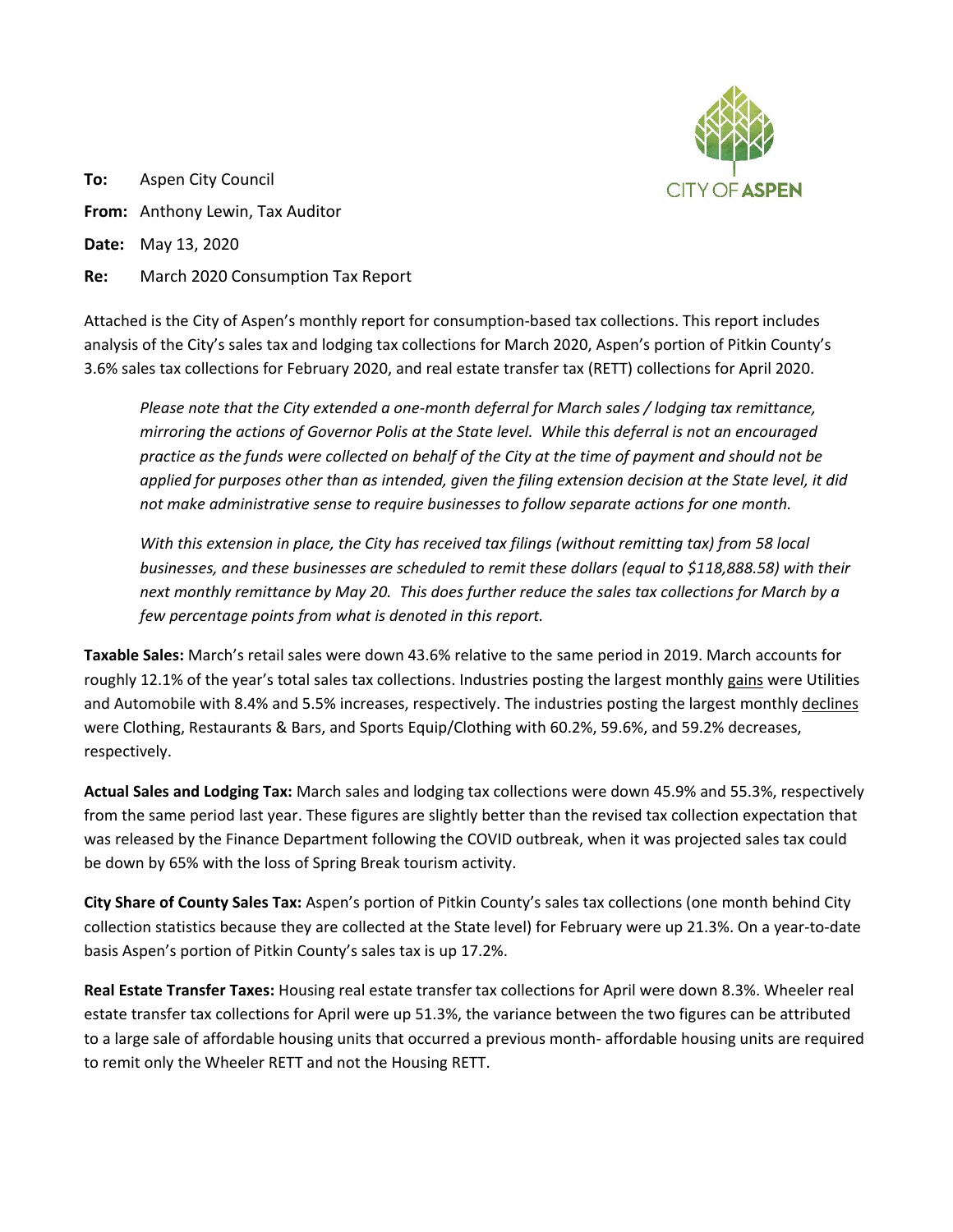#### **March Monthly Retail Sales**



**Category Monthly Retail Sales Businesses Reporting % Change Prior Year % Monthly Retail Sales** Accommodations \$14,848,644 123 (57.5%) 27.2% Restaurants & Bars \$6,711,184 67 (59.6%) 12.3% Sports Equip/Clothing  $$3,388,924$  47 (59.2%) 6.2% Clothing \$2,809,960 81 (60.2%) 5.2% Food & Drug 6.9% (10.7%) 8.9% Liquor \$910,071 8 (14.0%) 1.7% Miscellaneous \$5,865,810 437 (5.4%) 10.8% Construction \$6,184,498 183 (6.8%) 11.3% Luxury Goods 62,042,155 61 (38.3%) 3.7% Utilities \$4,925,968 94 8.4% 9.0% Automobile \$1,123,166 1 5.5% 2.1% Marijuana \$900,215 9 (41.4%) 1.7% **Total \$54,557,458 1140 (43.6%) 100.0% Clothing Food & Drug 8.9% Liquor 1.7% Miscellaneous 10.8% Construction 11.3% Luxury Goods 3.7% Automobile**

**6.2%**

**5.2%**

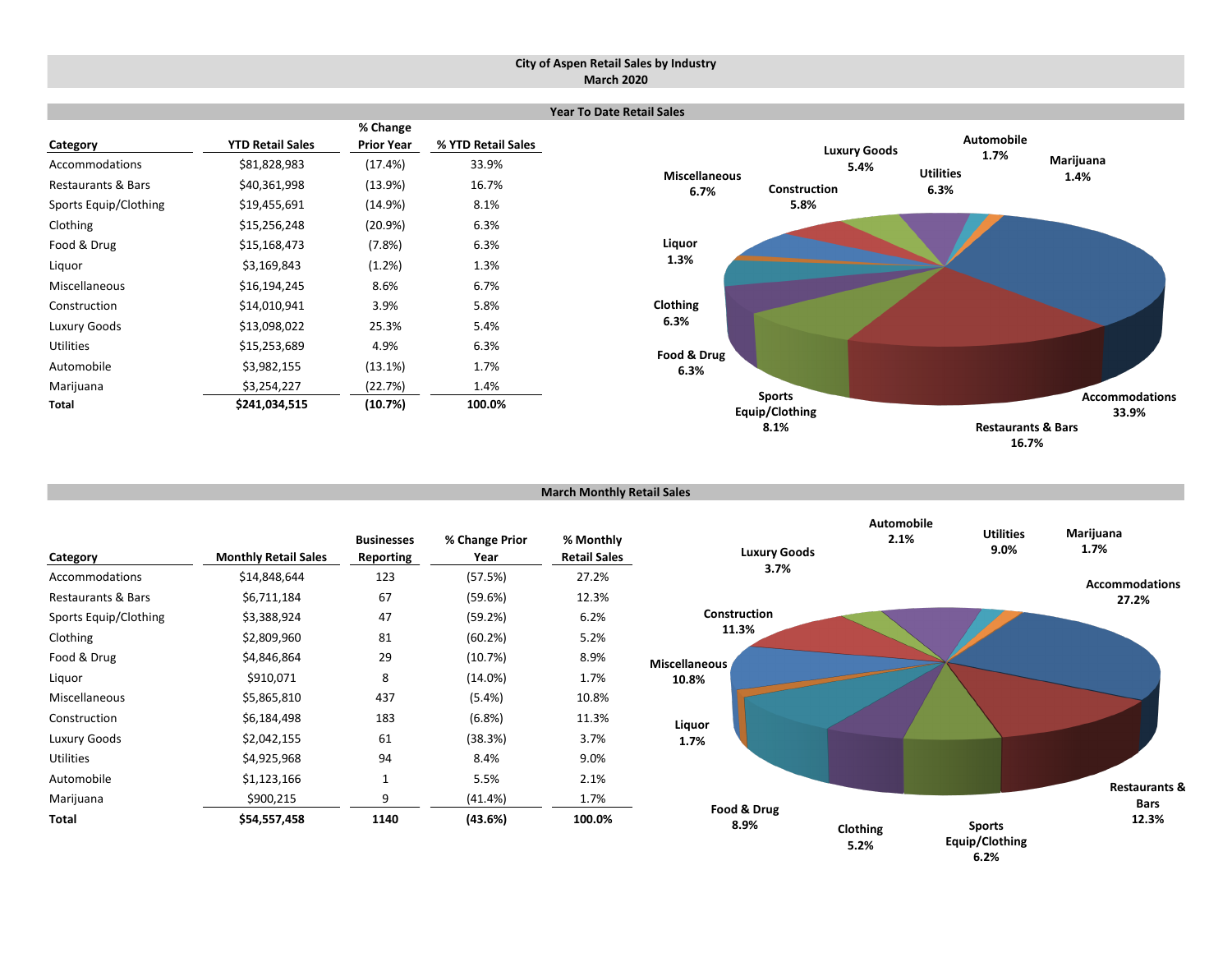## **City of Aspen Sales and Lodging Tax March 2020**

|                                                     |                  | <b>Year To Date Tax Collections</b> |                                           |                                                                     |
|-----------------------------------------------------|------------------|-------------------------------------|-------------------------------------------|---------------------------------------------------------------------|
|                                                     | <b>YTD Taxes</b> | % YTD                               |                                           | 1.0% Sales Tax: Parks &                                             |
| Tax Type                                            | <b>Collected</b> | <b>Taxes</b>                        | 2.0% Lodging Tax: Tourist                 | Open Space                                                          |
| 1.0% Sales Tax: Parks & Open Space                  | \$2,351,193      | 37.2%                               | Promotion/<br>Transportation              | 37.2%                                                               |
| 0.5% Sales Tax: Parks & Open Space                  | \$1,175,314      | 18.6%                               | 21.9%                                     |                                                                     |
| 0.15% Sales Tax: Transportation                     | \$352,652        | 5.6%                                |                                           |                                                                     |
| 0.45% Sales Tax: Affordable Housing/ Childcare      | \$1,057,952      | 16.7%                               |                                           |                                                                     |
| 2.0% Lodging Tax: Tourist Promotion/ Transportation | \$1,384,219      | 21.9%                               | 0.45% Sales Tax:                          | 0.5% Sales Tax: Parks                                               |
| Total                                               | \$6,321,330      | 100%                                | Affordable Housing/<br>Childcare<br>16.7% | 0.15% Sales Tax:<br>& Open Space<br>Transportation<br>18.6%<br>5.6% |

# **March Monthly Tax Collections**

| Tax Type                                            | <b>Monthly Taxes</b><br><b>Collected</b> | % Monthly<br>Taxes | 2.0% Lodging Tax:<br><b>Tourist Promotion/</b>                       | 1.0% Sales Tax: Parks &<br><b>Open Space</b><br>30.9% |                                                |
|-----------------------------------------------------|------------------------------------------|--------------------|----------------------------------------------------------------------|-------------------------------------------------------|------------------------------------------------|
| 1.0% Sales Tax: Parks & Open Space                  | \$518,115                                | 30.9%              | Transportation                                                       |                                                       |                                                |
| 0.5% Sales Tax: Parks & Open Space                  | \$258,995                                | 15.4%              | 35.1%                                                                |                                                       |                                                |
| 0.15% Sales Tax: Transportation                     | \$77,711                                 | 4.6%               |                                                                      |                                                       |                                                |
| 0.45% Sales Tax: Affordable Housing/ Childcare      | \$233,133                                | 13.9%              |                                                                      |                                                       |                                                |
| 2.0% Lodging Tax: Tourist Promotion/ Transportation | \$588,543                                | 35.1%              |                                                                      |                                                       |                                                |
| Total                                               | \$1,676,497                              | 100%               | 0.45% Sales Tax:<br>Affordable Housing/<br><b>Childcare</b><br>13.9% | 0.15% Sales Tax:<br>Transportation<br>4.6%            | 0.5% Sales Tax: Parks<br>& Open Space<br>15.4% |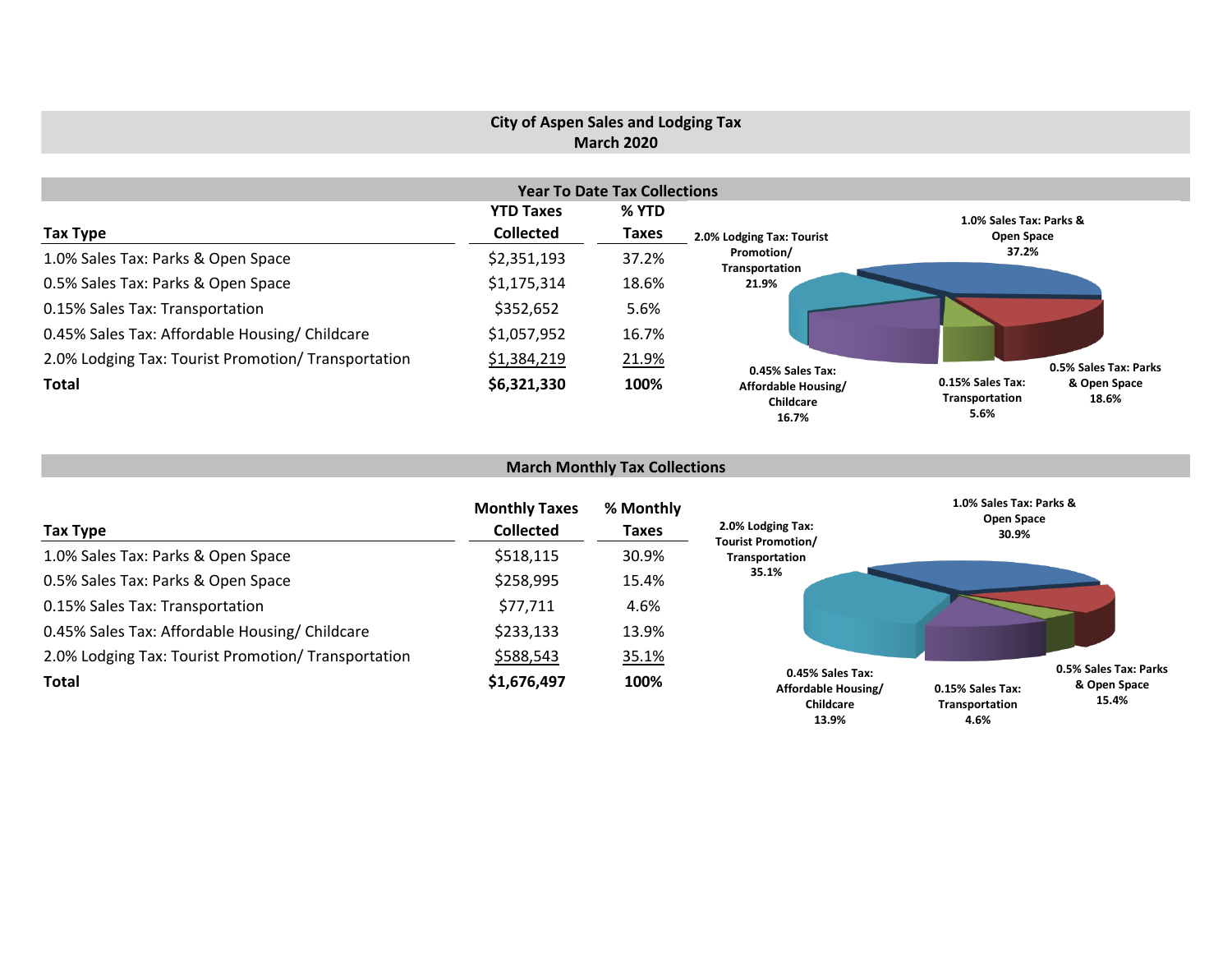## **City of Aspen Sales Tax 2.1% March 2020**

| <b>Current Month Revenues are</b> | (45.9%) | below last year's Monthly Revenues.             |
|-----------------------------------|---------|-------------------------------------------------|
| <b>Year To Date Revenues are</b>  | (12.4%) | below Year To Date Budgeted Revenues.           |
| <b>Year To Date Revenues are</b>  | (12.0%) | below last year's Actual Year To Date Revenues. |

|              | 2020 Monthly Budget vs. 2020 Actual |             |          | 2020 YTD Budget vs. 2020 Actual |               |          | 2020 vs. 2019 |              |          |                 |          |
|--------------|-------------------------------------|-------------|----------|---------------------------------|---------------|----------|---------------|--------------|----------|-----------------|----------|
| <b>Month</b> | <b>Budget</b>                       | Actual      | Variance | <b>Budget</b>                   | <b>Actual</b> | Variance |               | 2019 Monthly | Variance | <b>2019 YTD</b> | Variance |
| Jan          | \$1,918,600                         | \$1,991,690 | 3.8%     | \$1,918,600                     | \$1,991,690   | 3.8%     |               | \$1,862,971  | 6.9%     | \$1,862,971     | 6.9%     |
| Feb          | \$1,736,100                         | \$1,857,466 | 7.0%     | \$3,654,700                     | \$3,849,156   | 5.3%     |               | \$1,737,770  | 6.9%     | \$3,600,741     | 6.9%     |
| Mar          | \$1,982,200                         | \$1,087,955 | (45.1%)  | \$5,636,900                     | \$4,937,111   | (12.4%)  |               | \$2,010,993  | (45.9%)  | \$5,611,734     | (12.0%)  |
| Apr          | \$676,600                           |             |          | \$6,313,500                     |               |          |               | \$757,958    |          | \$6,369,692     |          |
| May          | \$570,600                           |             |          | \$6,884,100                     |               |          |               | \$646,709    |          | \$7,016,401     |          |
| June         | \$1,422,000                         |             |          | \$8,306,100                     |               |          |               | \$1,382,830  |          | \$8,399,231     |          |
| July         | \$1,849,000                         |             |          | \$10,155,100                    |               |          |               | \$1,920,481  |          | \$10,319,712    |          |
| Aug          | \$1,575,800                         |             |          | \$11,730,900                    |               |          |               | \$1,568,118  |          | \$11,887,829    |          |
| Sept         | \$1,287,100                         |             |          | \$13,018,000                    |               |          |               | \$1,339,131  |          | \$13,226,960    |          |
| Oct          | \$756,200                           |             |          | \$13,774,200                    |               |          |               | \$813,092    |          | \$14,040,052    |          |
| Nov          | \$654,800                           |             |          | \$14,429,000                    |               |          |               | \$694,364    |          | \$14,734,416    |          |
| Dec          | \$2,548,500                         |             |          | \$16,977,500                    |               |          |               | \$2,465,684  |          | \$17,200,100    |          |

**Actual Collections Year To Date Through March**

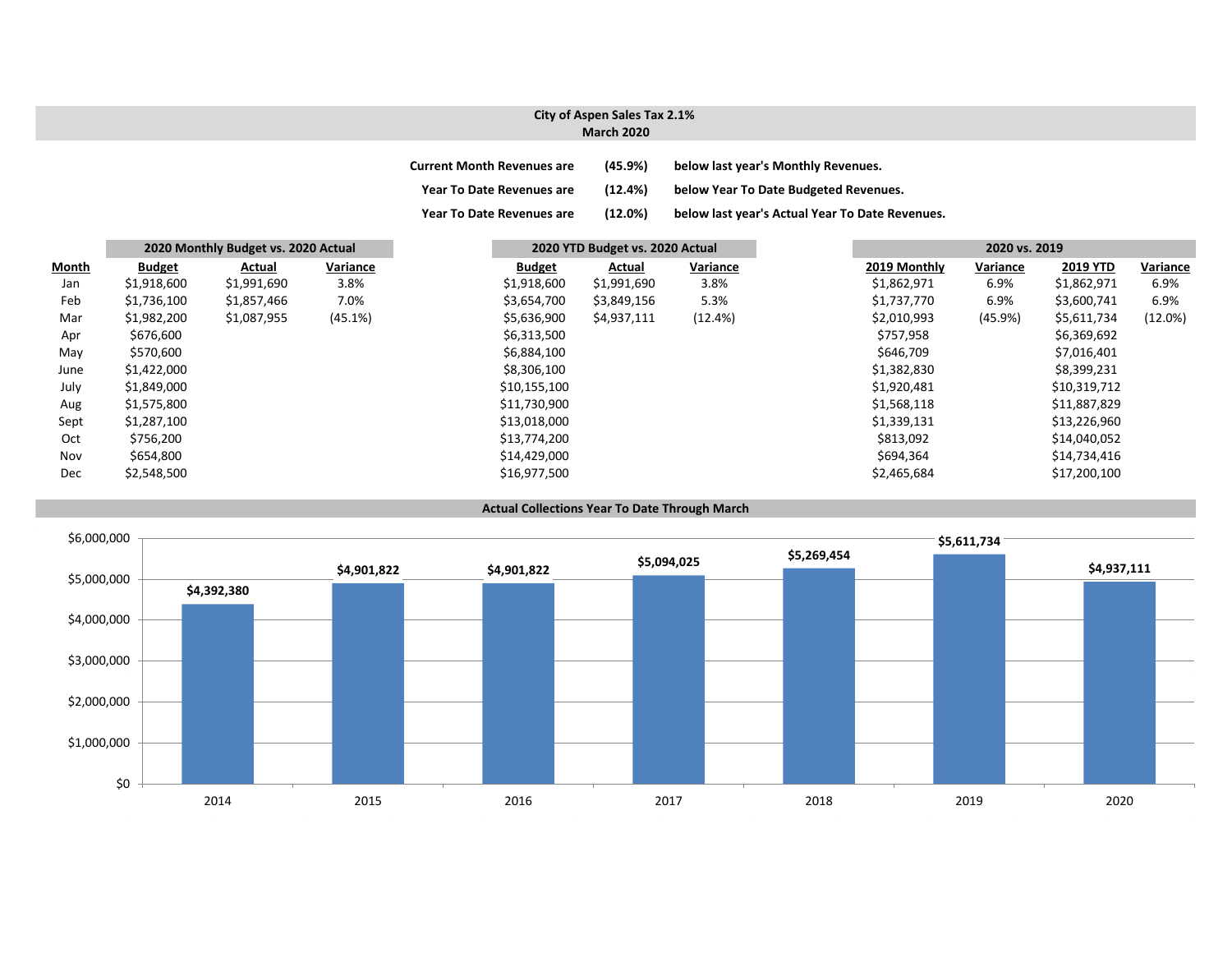### **City of Aspen Tourist Promotion 1.5% Lodging Tax (0.5% Rate for 2010 and Prior) March 2020**

**Current Month Revenues are (55.3%) below last year's Monthly Revenues adjusted for rate increase.**

**Year To Date Revenues are (15.1%) below Year To Date Budgeted Revenues.**

**Year To Date Revenues are (17.8%) below last year's Actual Year To Date Revenues adjusted for rate increase.**

|              |               | 2020 Monthly Budget vs. 2020 Actual |          |               | 2020 YTD Budget vs. 2020 Actual |          |  |              |          |                 |          |
|--------------|---------------|-------------------------------------|----------|---------------|---------------------------------|----------|--|--------------|----------|-----------------|----------|
| <b>Month</b> | <b>Budget</b> | Actual                              | Variance | <b>Budget</b> | Actual                          | Variance |  | 2019 Monthly | Variance | <b>2019 YTD</b> | Variance |
| Jan          | \$412,500     | \$423,412                           | 2.6%     | \$412,500     | \$423,412                       | 2.6%     |  | \$435,183    | (2.7%)   | \$435,183       | (2.7%)   |
| Feb          | \$390,000     | \$417,502                           | 7.1%     | \$802,500     | \$840,914                       | 4.8%     |  | \$386,172    | 8.1%     | \$821,355       | 2.4%     |
| Mar          | \$420,000     | \$197,251                           | (53.0%)  | \$1,222,500   | \$1,038,165                     | (15.1%)  |  | \$441,407    | (55.3%)  | \$1,262,762     | (17.8%)  |
| Apr          | \$60,000      |                                     |          | \$1,282,500   |                                 |          |  | \$72,042     |          | \$1,334,804     |          |
| May          | \$45,000      |                                     |          | \$1,327,500   |                                 |          |  | \$55,183     |          | \$1,389,987     |          |
| June         | \$217,500     |                                     |          | \$1,545,000   |                                 |          |  | \$207,585    |          | \$1,597,572     |          |
| July         | \$300,000     |                                     |          | \$1,845,000   |                                 |          |  | \$312,072    |          | \$1,909,644     |          |
| Aug          | \$255,000     |                                     |          | \$2,100,000   |                                 |          |  | \$236,486    |          | \$2,146,131     |          |
| Sept         | \$157,500     |                                     |          | \$2,257,500   |                                 |          |  | \$168,611    |          | \$2,314,741     |          |
| Oct          | \$82,500      |                                     |          | \$2,340,000   |                                 |          |  | \$87,775     |          | \$2,402,516     |          |
| Nov          | \$60,000      |                                     |          | \$2,400,000   |                                 |          |  | \$59,637     |          | \$2,462,153     |          |
| <b>Dec</b>   | \$490,500     |                                     |          | \$2,890,500   |                                 |          |  | \$451,985    |          | \$2,914,139     |          |

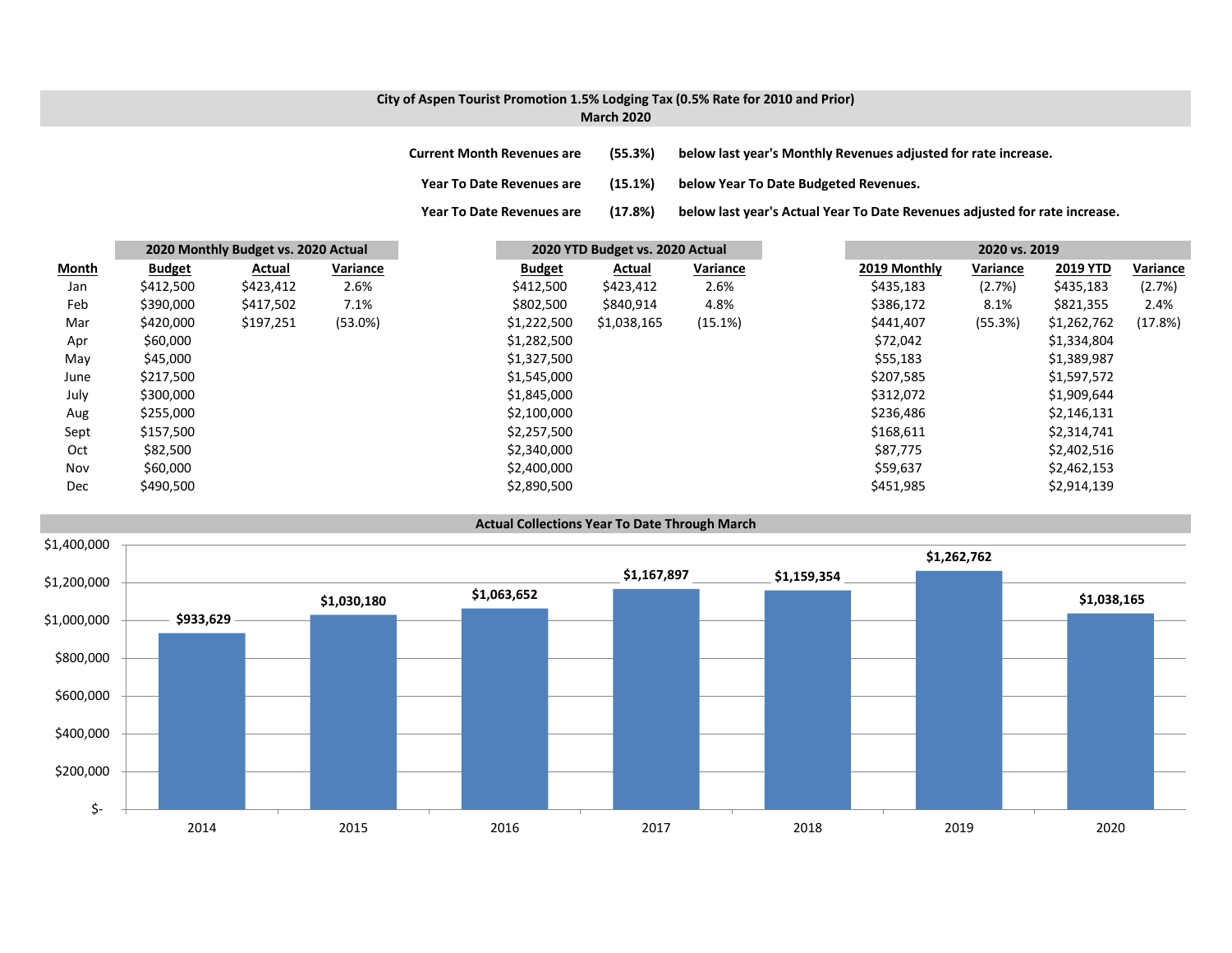### **City of Aspen Transportation 0.5% Lodging Tax March 2020**

| <b>Current Month Revenues are</b> | (55.3%) | below last year's Monthly Revenues              |
|-----------------------------------|---------|-------------------------------------------------|
| <b>Year To Date Revenues are</b>  | (15.1%) | below Year To Date Budgeted Revenues.           |
| <b>Year To Date Revenues are</b>  | (17.8%) | below last year's Actual Year To Date Revenues. |

|              | 2020 Monthly Budget vs. 2020 Actual |               |          | 2020 YTD Budget vs. 2020 Actual |               |          | 2020 vs. 2019 |              |          |                 |          |
|--------------|-------------------------------------|---------------|----------|---------------------------------|---------------|----------|---------------|--------------|----------|-----------------|----------|
| <b>Month</b> | <b>Budget</b>                       | <b>Actual</b> | Variance | <b>Budget</b>                   | <b>Actual</b> | Variance |               | 2019 Monthly | Variance | <b>2019 YTD</b> | Variance |
| Jan          | \$137,500                           | \$141,137     | 2.6%     | \$137,500                       | \$141,137     | 2.6%     |               | \$145,061    | (2.7%)   | \$145,061       | (2.7%)   |
| Feb          | \$130,000                           | \$139,167     | 7.1%     | \$267,500                       | \$280,304     | 4.8%     |               | \$128,724    | 8.1%     | \$273,785       | 2.4%     |
| Mar          | \$140,000                           | \$65,750      | (53.0%)  | \$407,500                       | \$346,054     | (15.1%)  |               | \$147,136    | (55.3%)  | \$420,920       | (17.8%)  |
| Apr          | \$20,000                            |               |          | \$427,500                       |               |          |               | \$24,014     |          | \$444,934       |          |
| May          | \$15,000                            |               |          | \$442,500                       |               |          |               | \$18,394     |          | \$463,328       |          |
| June         | \$72,500                            |               |          | \$515,000                       |               |          |               | \$69,195     |          | \$532,523       |          |
| July         | \$100,000                           |               |          | \$615,000                       |               |          |               | \$104,024    |          | \$636,547       |          |
| Aug          | \$85,000                            |               |          | \$700,000                       |               |          |               | \$78,829     |          | \$715,376       |          |
| Sept         | \$52,500                            |               |          | \$752,500                       |               |          |               | \$56,203     |          | \$771,579       |          |
| Oct          | \$27,500                            |               |          | \$780,000                       |               |          |               | \$29,258     |          | \$800,837       |          |
| Nov          | \$20,000                            |               |          | \$800,000                       |               |          |               | \$19,879     |          | \$820,716       |          |
| <b>Dec</b>   | \$163,500                           |               |          | \$963,500                       |               |          |               | \$150,662    |          | \$971,378       |          |



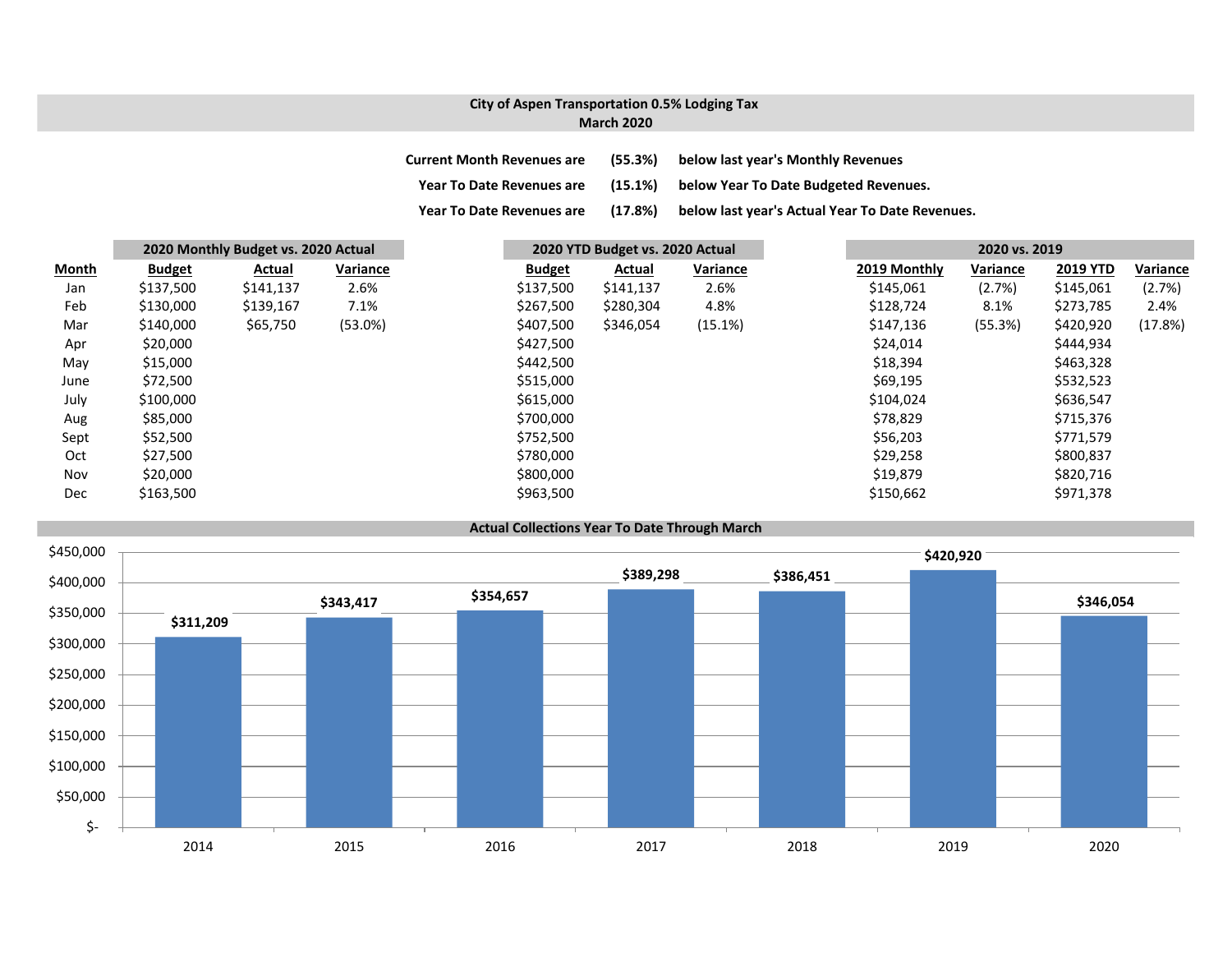# **City of Aspen Portion of Pitkin County 3.6% Sales Tax**

# **February 2020**

| <b>Current Month Revenues are</b> | 21.3% | above last year's Monthly Revenues.             |
|-----------------------------------|-------|-------------------------------------------------|
| <b>Year To Date Revenues are</b>  | 12.5% | above Year To Date Budgeted Revenues.           |
| <b>Year To Date Revenues are</b>  | 17.2% | above last year's Actual Year To Date Revenues. |

|       |               | 2020 Monthly Budget vs. 2020 Actual |          |  | 2020 YTD Budget vs. 2020 Actual |             |          | 2020 vs. 2019 |          |    |                 |          |
|-------|---------------|-------------------------------------|----------|--|---------------------------------|-------------|----------|---------------|----------|----|-----------------|----------|
| Month | <b>Budget</b> | Actual                              | Variance |  | <b>Budget</b>                   | Actual      | Variance | 2019 Monthly  | Variance |    | <b>2019 YTD</b> | Variance |
| Jan   | \$1,357,000   | \$1,512,709                         | 11.5%    |  | \$1,357,000                     | \$1,512,709 | 11.5%    | \$1,332,368   | 13.5%    | S  | 1,332,368       | 13.5%    |
| Feb   | \$1,277,000   | \$1,449,548                         | 13.5%    |  | \$2,634,000                     | \$2,962,257 | 12.5%    | \$1,195,264   | 21.3%    |    | 2,527,633       | 17.2%    |
| Mar   | \$1,293,000   |                                     |          |  | \$3,927,000                     |             |          | \$1,460,126   |          |    | 3,987,758       |          |
| Apr   | \$484,000     |                                     |          |  | \$4,411,000                     |             |          | \$543,209     |          |    | 4,530,968       |          |
| May   | \$398,000     |                                     |          |  | \$4,809,000                     |             |          | \$423,901     |          |    | 4,954,869       |          |
| June  | \$822,000     |                                     |          |  | \$5,631,000                     |             |          | \$867,745     |          |    | 5,822,613       |          |
| July  | \$1,097,000   |                                     |          |  | \$6,728,000                     |             |          | \$1,149,462   |          |    | 6,972,075       |          |
| Aug   | \$917,000     |                                     |          |  | \$7,645,000                     |             |          | \$1,059,020   |          |    | 8,031,094       |          |
| Sept  | \$801,000     |                                     |          |  | \$8,446,000                     |             |          | \$867,293     |          |    | 8,898,387       |          |
| Oct   | \$498,000     |                                     |          |  | \$8,944,000                     |             |          | \$646,501     |          |    | 9,544,889       |          |
| Nov   | \$484,000     |                                     |          |  | \$9,428,000                     |             |          | \$908,405     |          |    | 10,453,294      |          |
| Dec   | \$1,461,000   |                                     |          |  | \$10,889,000                    |             |          | \$1,627,600   |          | S. | 12,080,894      |          |



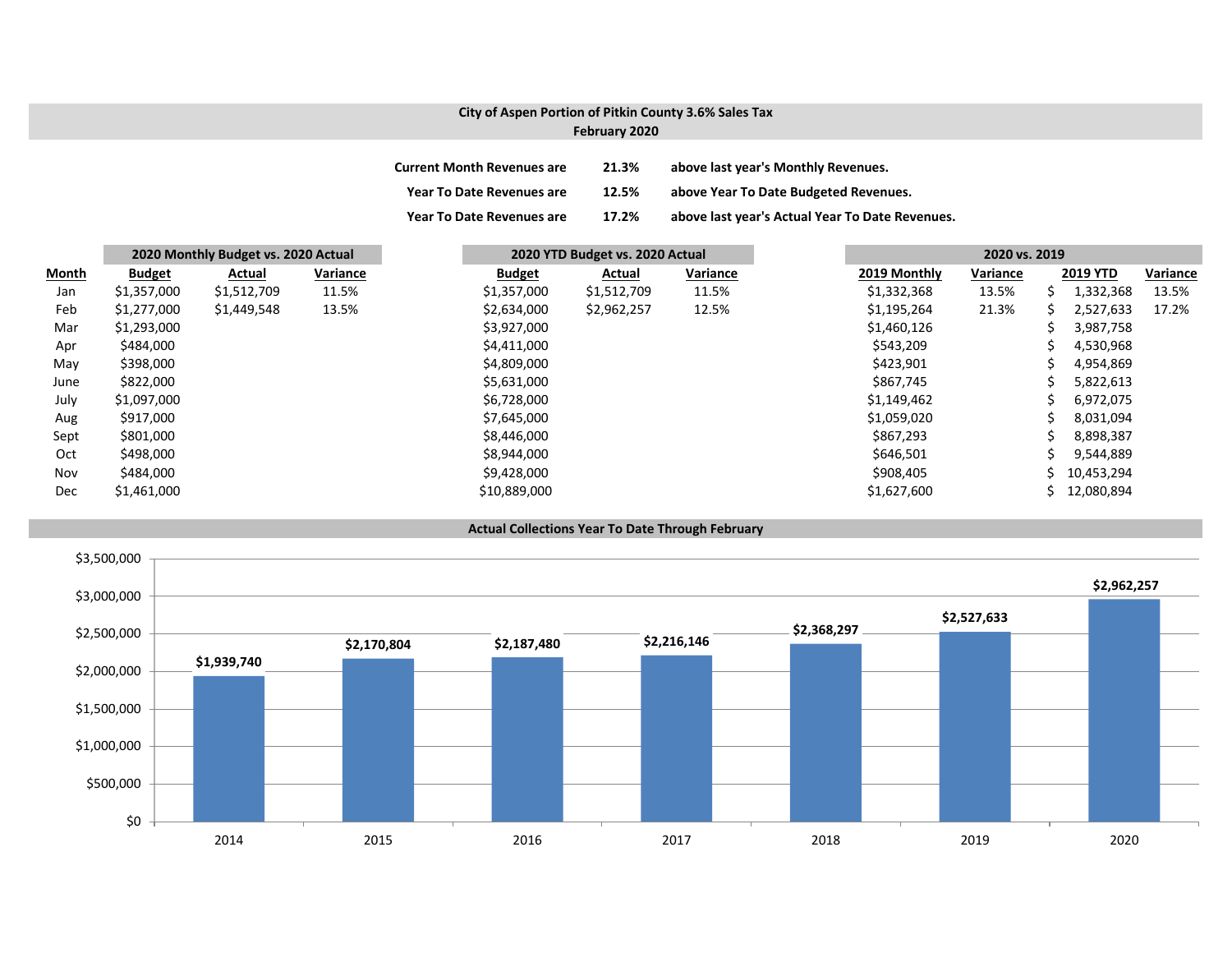### **Housing Real Estate Transfer Tax**

### **April 2020**

| <b>Current Month Revenues are</b> | (8.3%) | below last year's Monthly Revenues. |
|-----------------------------------|--------|-------------------------------------|
|                                   |        |                                     |

**Year To Date Revenues are 21.2% above Year To Date Budgeted Revenues.**

**Year To Date Revenues are (2.0%) below last year's Actual Year To Date Revenues.**

|              |               | 2020 Monthly Budget vs. 2020 Actual |          |               | 2020 YTD Budget vs. 2020 Actual |          |  |              | 2020 vs. 2019 |                 |  |
|--------------|---------------|-------------------------------------|----------|---------------|---------------------------------|----------|--|--------------|---------------|-----------------|--|
| <b>Month</b> | <b>Budget</b> | Actual                              | Variance | <b>Budget</b> | Actual                          | Variance |  | 2019 Monthly | Variance      | <b>2019 YTD</b> |  |
| Jan          | \$488,100     | \$1,098,343                         | 125.0%   | \$488,100     | \$1,098,343                     | 125.0%   |  | \$1,105,098  | $(0.6\%)$     | \$1,105,098     |  |
| Feb          | \$509,100     | \$496,350                           | (2.5%)   | \$997,200     | \$1,594,693                     | 59.9%    |  | \$204,130    | 143.2%        | \$1,309,228     |  |
| Mar          | \$501,100     | \$598,199                           | 19.4%    | \$1,498,300   | \$2,192,893                     | 46.4%    |  | \$892,017    | (32.9%)       | \$2,201,245     |  |
| Apr          | \$728,800     | \$505,915                           | (30.6%)  | \$2,227,100   | \$2,698,808                     | 21.2%    |  | \$551,428    | (8.3%)        | \$2,752,674     |  |
| May          | \$672,000     |                                     |          | \$2,899,100   |                                 |          |  | \$813,639    |               | \$3,566,313     |  |
| June         | \$668,900     |                                     |          | \$3,568,000   |                                 |          |  | \$615,723    |               | \$4,182,036     |  |
| July         | \$488,700     |                                     |          | \$4,056,700   |                                 |          |  | \$383,273    |               | \$4,565,308     |  |
| Aug          | \$657,900     |                                     |          | \$4,714,600   |                                 |          |  | \$639,178    |               | \$5,204,486     |  |
| Sept         | \$926,800     |                                     |          | \$5,641,400   |                                 |          |  | \$703,645    |               | \$5,908,131     |  |
| Oct          | \$787,000     |                                     |          | \$6,428,400   |                                 |          |  | \$1,188,651  |               | \$7,096,782     |  |
| Nov          | \$531,200     |                                     |          | \$6,959,600   |                                 |          |  | \$450,783    |               | \$7,547,565     |  |
| Dec          | \$647,400     |                                     |          | \$7,607,000   |                                 |          |  | \$892,700    |               | \$8,440,265     |  |



## **Actual Collections Year To Date Through April**